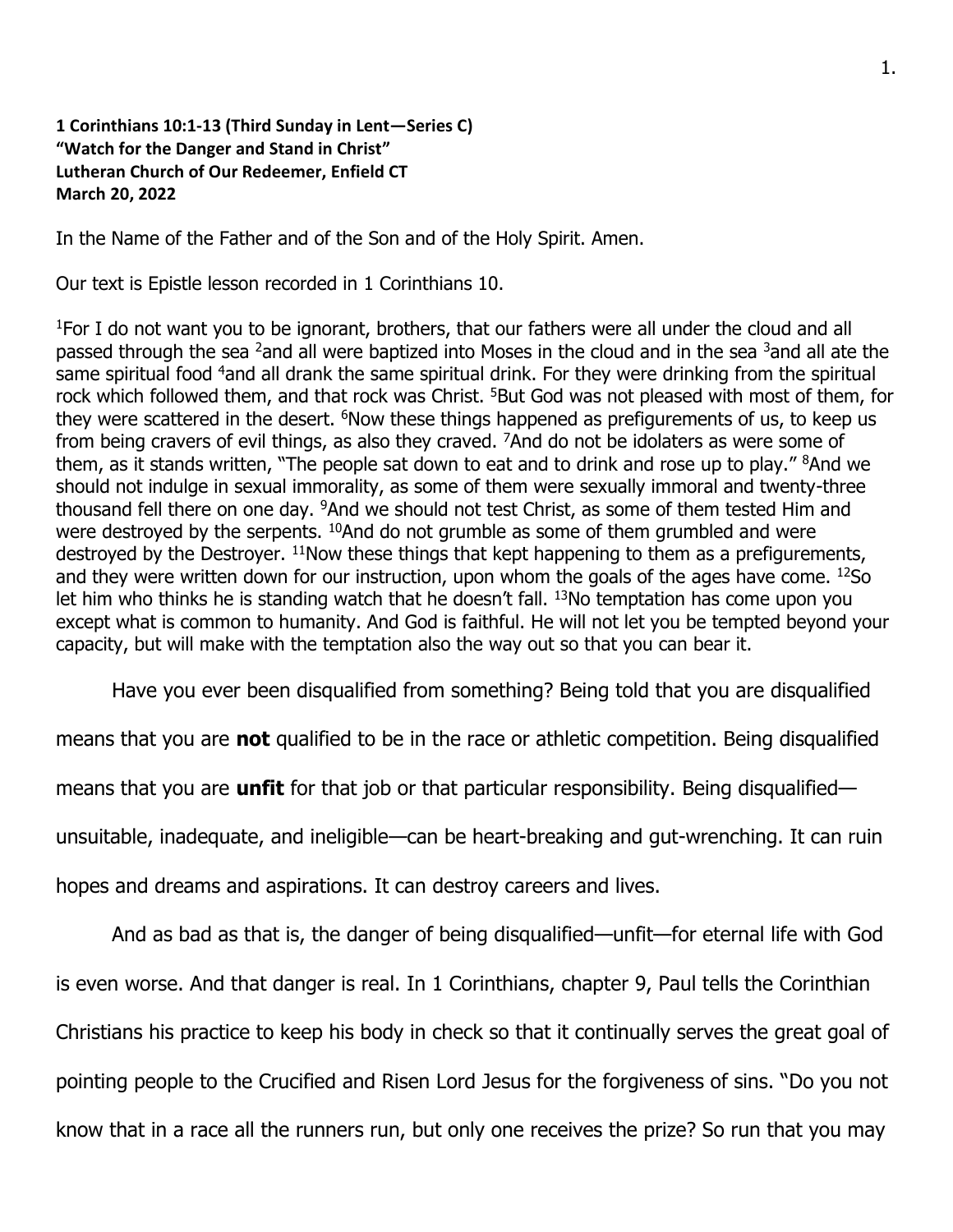obtain it. Every athlete exercises self-control in all things. They do it to receive a perishable wreath, but we an imperishable. So I do not run aimlessly; I do not box as one beating the air. But I discipline my body and keep it under control, lest after preaching to others I myself should be **disqualified**" (1 Cor. 9:24–27 ESV, emphasis added). By disciplining himself, Paul's faith was active in loving service to all. If Paul were to live a life of self-indulgence, he would endanger not only the salvation of others, but also his own. You see, the danger of being disqualified is real. "Disqualification would mean nothing less than missing out on the crown of life. . . . The implication for the Corinthians should be obvious: it would be a tragedy if they forfeited their salvation by ceasing to exercise self-control and . . . relapsing into idolatry."<sup>1</sup>

Idolatry is a First Commandment issue—You shall have no other gods. For the Corinthians, idolatry would have most obviously meant worshiping in the temple of one of Roman gods or goddesses and taking part in their rituals by sitting down and eating in honor of that fake god or goddess. But idolatry is more than that. It is a matter of or a condition of the heart. Luther says it best in the Large Catechism, "What does it mean to have a god? Or, what is God? Answer: A god means that from which we are to expect all good and in which we are to take refuge in all distress. So, to have a God is nothing other than trusting and believing Him with the heart. I have often said that the confidence and faith of the heart alone make both God and an idol. If your faith and trust is right, then your god is also true. On the other hand, if your trust is false and wrong, then you do not have the true God. For

<sup>&</sup>lt;sup>1</sup> Gregory J. Lockwood, 1 Corinthians, Concordia Commentary (St. Louis: Concordia, 2000), 319-20.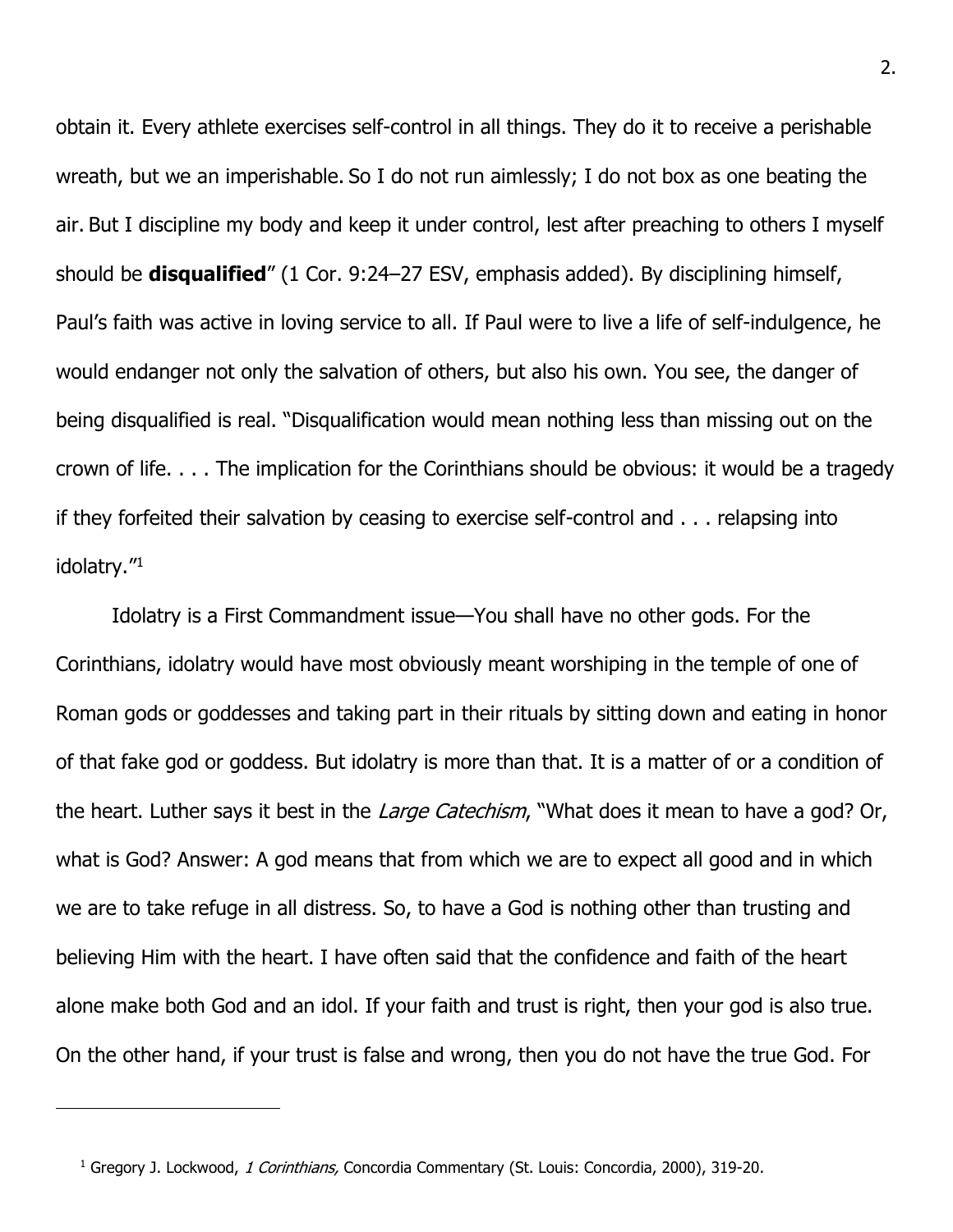these two belong together, faith and God. Now, I say that whatever you set your heart on and put your trust in is truly your god."<sup>2</sup>

Paul moves into chapter 10 of his letter to the Corinthian believers, not wanting them to be ignorant of the danger of disqualification, being unfit for salvation, ineligible to wear the crown of everlasting life. He illustrates how that danger was real for the Israelites so that the Corinthians will be aware of the danger themselves. Paul wrote about the Israelites, "But God was not pleased with most of them, for they were scattered in the desert." For the hundreds of thousands of men who experienced the exodus from Egypt, only two—Joshua and Caleb were able to enter the land of promise! The rest were disqualified because of their unfaithfulness and false worship. Paul's point? Christians also face the danger of being unfit for salvation if they engage in false worship and fail to remain in repentance and faith worked by the Holy Spirit. $3$ 

Clearly, then, this is a matter of great importance and all seriousness. The Corinthian believers were, as well as are Christians today, prone to the same sins as Israel. So Paul has written to them and to us, "For I do not want you to be ignorant, brothers and sisters. . . . Now these things happened as prefigurements of us, to keep us from being cravers of evil things, as also they craved."

God bestowed His grace upon the children of Israel as He led them out of slavery in Egypt by the hand of Moses. He blessed the Israelites with His gracious provision in the

<sup>&</sup>lt;sup>2</sup> Paul Timothy McCain, ed., *Concordia: The Lutheran Confessions* (St. Louis: Concordia, 2005), 359. 3 Ibid., 326.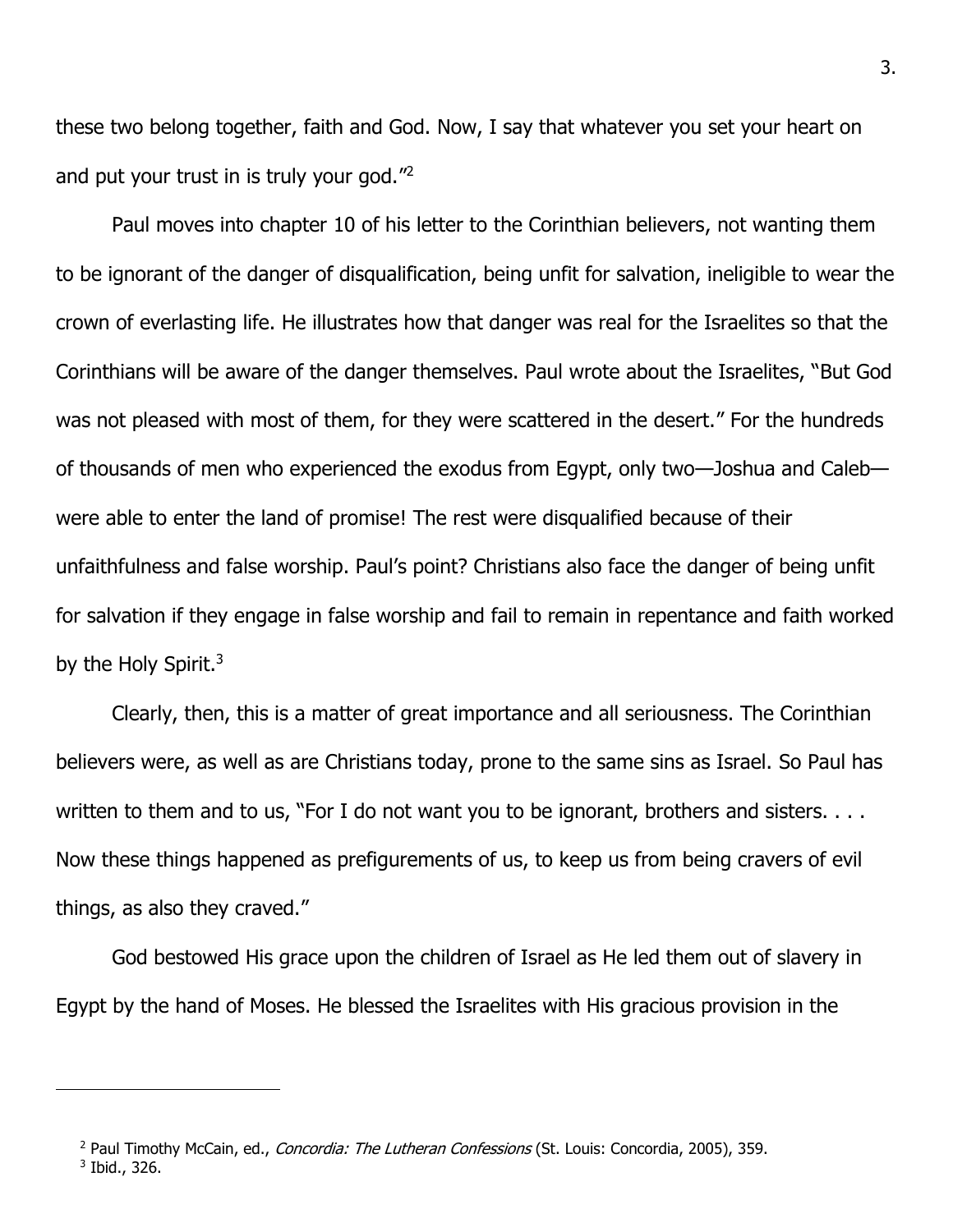wilderness. The Apostle said it this way, "Our fathers were all under the cloud and all passed through the sea and all were baptized into Moses in the cloud and in the sea and all ate the same spiritual food and all drank the same spiritual drink. For they were drinking from the spiritual rock which followed them, and that rock was Christ." The Israelites experienced God's glorious presence and power in the pillar of cloud by day and the pillar of fire by night. The Lord went before them in that pillar of cloud and even moved behind them to protect them at the Red Sea. Speaking of the Red Sea, Israel passed safely through the sea, the waters parted on their right and left. They ate the manna, the bread given from God in heaven. They drank the water from a rock as the Lord quenched their thirst. All the while Christ was their spiritual rock who was with them day in and day out, Israel's great protector.

But Israel succumbed to sin. Many, many were disqualified from entering the Promised Land. "Be warned, then," Paul says. "If Christians fall into the same sins of idolatry and unfaithfulness, they will be punished just as Israel was punished." And that is a frightening thought. So let us then take heed and watch so that we don't fall!

"Do not be idolaters as were some of them, as it stands written, 'The people sat down to eat and to drink and rose up to play.' This refers to the golden calf incident in Exodus 32. The Israelites broke the First Commandment. They had Aaron fashion a golden calf from their earrings. He constructed a "graven image" whom the people of Israel worshipped—"These are our gods who brought us out of Egypt!" The Corinthians might well fall into the temptation to worship the Roman idols in their temples. And what idols might you and I worship? The god of popularity? The god of food and drink known as gluttony? The deity of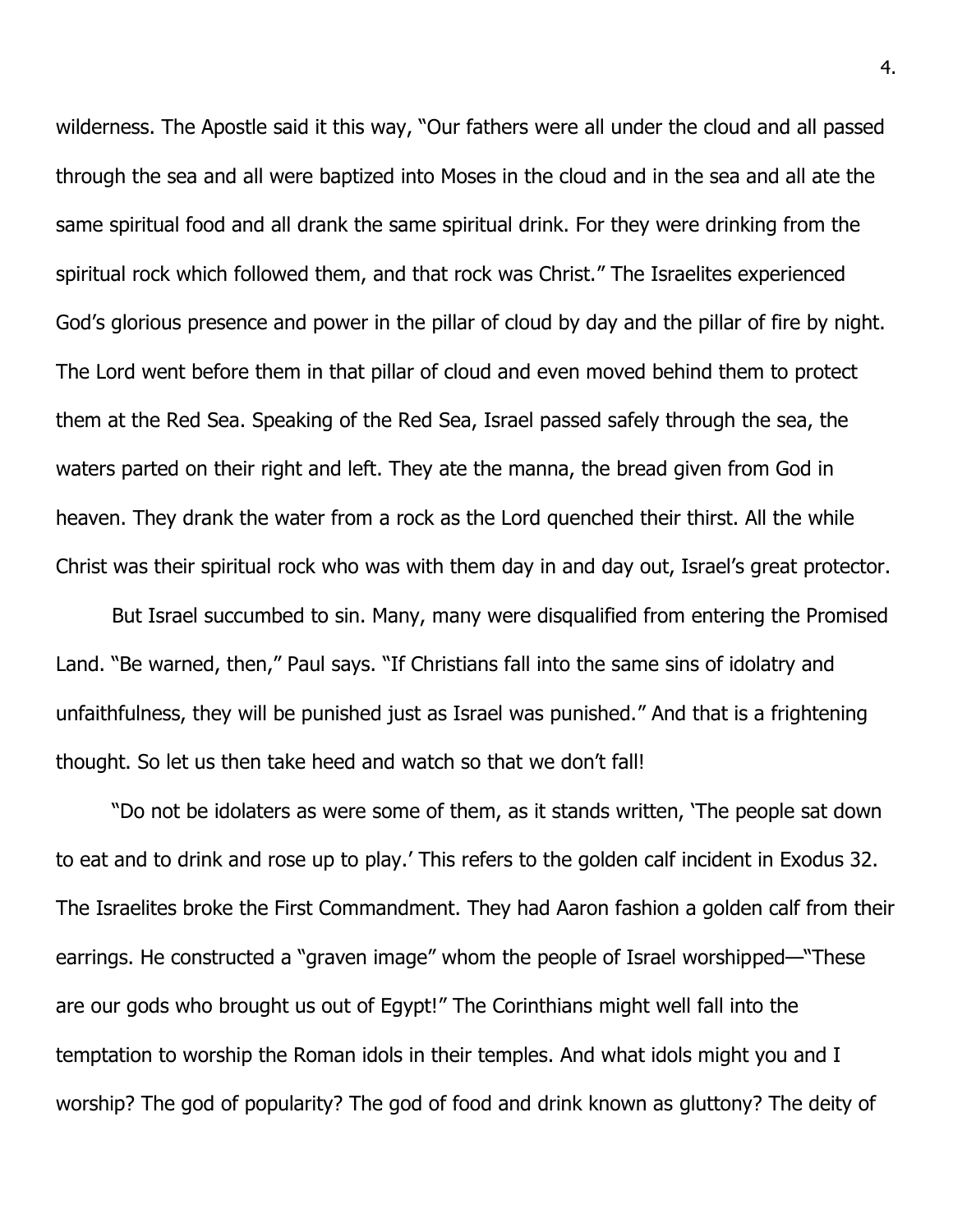sexual activity outside of marriage? Whatever receives your love and trust is your god. Idolatry can only have disastrous consequences.

"And we should not indulge in sexual immorality, as some of them were sexually immoral and twenty-three thousand fell there on one day." Paul speaks here about Israel's self-indulgent idol worship moving into fornication, as the people of Moab invited the people of Israel to enjoy their fertility rites in honor of the Baal of Peor. The Lord's anger was kindled. A plague killed 23,000 in judgment. Christians in Corinth and Christians here are warned not to fall into the same trap of idolatry and the immorality that also may follow. You are temples of the Holy Spirit and your lives are to be characterized by holiness.

"And we should not test Christ, as some of them tested Him and were destroyed by the serpents. And do not grumble as some of them grumbled and were destroyed by the Destroyer." Two more examples from the life of the Israelites in the wilderness cap off Paul's warning. The people grumbled against God and Moses on the long trip around the land of Edom. The Lord sent fiery serpents among them. They bit the people and many of the people of Israel died. And another instance of grumbling by the Israelites (they grumbled a lot) found the earth opening and swallowing up Korah and company in Numbers 16.

All these instances, Paul says, happened to the Israelites as a prefigurements of the way God deals with His people in both judgment and salvation. These events were recorded for our instruction also. We live now in the "last days." All the "ages" of this universe have by God's grace reached their common goal in Jesus' death and resurrection. Now we live in the shadow of the last great day, the day of Jesus' final coming. Being mindful of this, Christians should not be complacent. "So let him who thinks he is standing watch that he doesn't fall."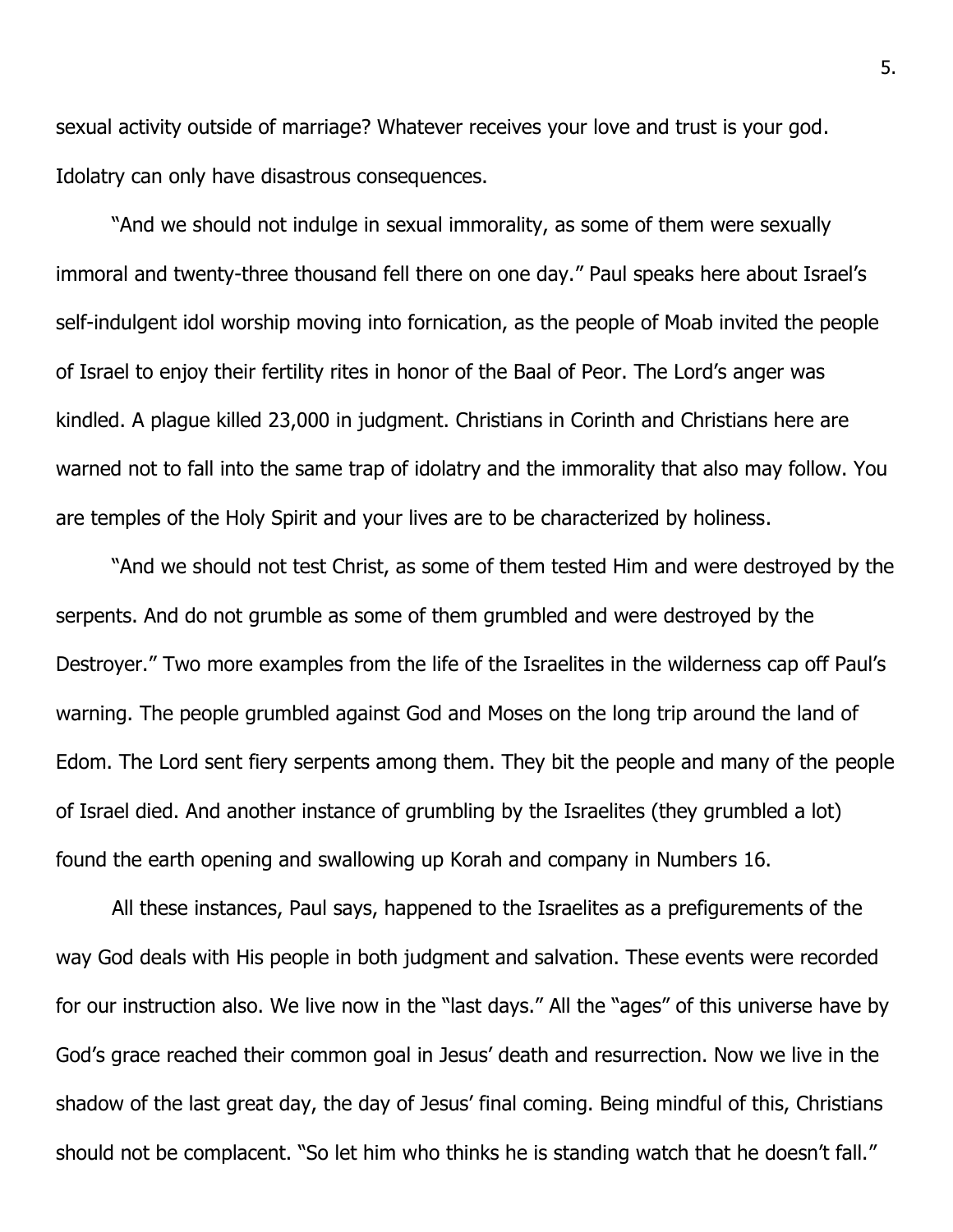After celebrating the Passover with His disciples, Jesus went to the Garden of Gethsemane to pray. "He said to them, 'Pray that you may not enter into temptation.' And he withdrew from them about a stone's throw, and knelt down and prayed. . . . And when he rose from prayer, he came to the disciples and found them sleeping for sorrow, and he said to them, 'Why are you sleeping? Rise and pray that you may not enter into temptation'" (Luke 22:40–46 ESV).

Jesus' words to His disciples in the garden are also His words to His disciples through His apostle Paul. As believers in Jesus, we will face the onslaught of temptation to idolatry and immorality, to unfaithfulness and self-indulgence. And like the Israelites, sometimes we'll fall into temptation, and we will sin. But God's Word to you and me is that we need not remain in that sin. We do not have to stay in the pit of guilt and shame. We do not have to let sin have its way with us and so cause us to be disqualified from the crown of life.

Sin—all sin—already stands forgiven. Every time we have given our fear, love, and trust to something in this world, even to our own selves, that idolatry is already forgiven. The lust in our hearts, the perverse words that we have spoken, the immoralities that we have committed in body and mind—all are forgiven. Paul says about the Israelites, "They were drinking from the spiritual rock which followed them, and that rock was Christ." That Rock is still Christ, for He is the One who died to pay for all our sins on the cross. And He is the One who rose again from the dead, ascended into heaven, and has poured out on us through the Means of Grace His Holy Spirit.

By the power and grace of God the Holy Spirit, we confess Jesus as Lord. You and I have been baptized with one Spirit into one body and we are all given to drink of one Spirit (1